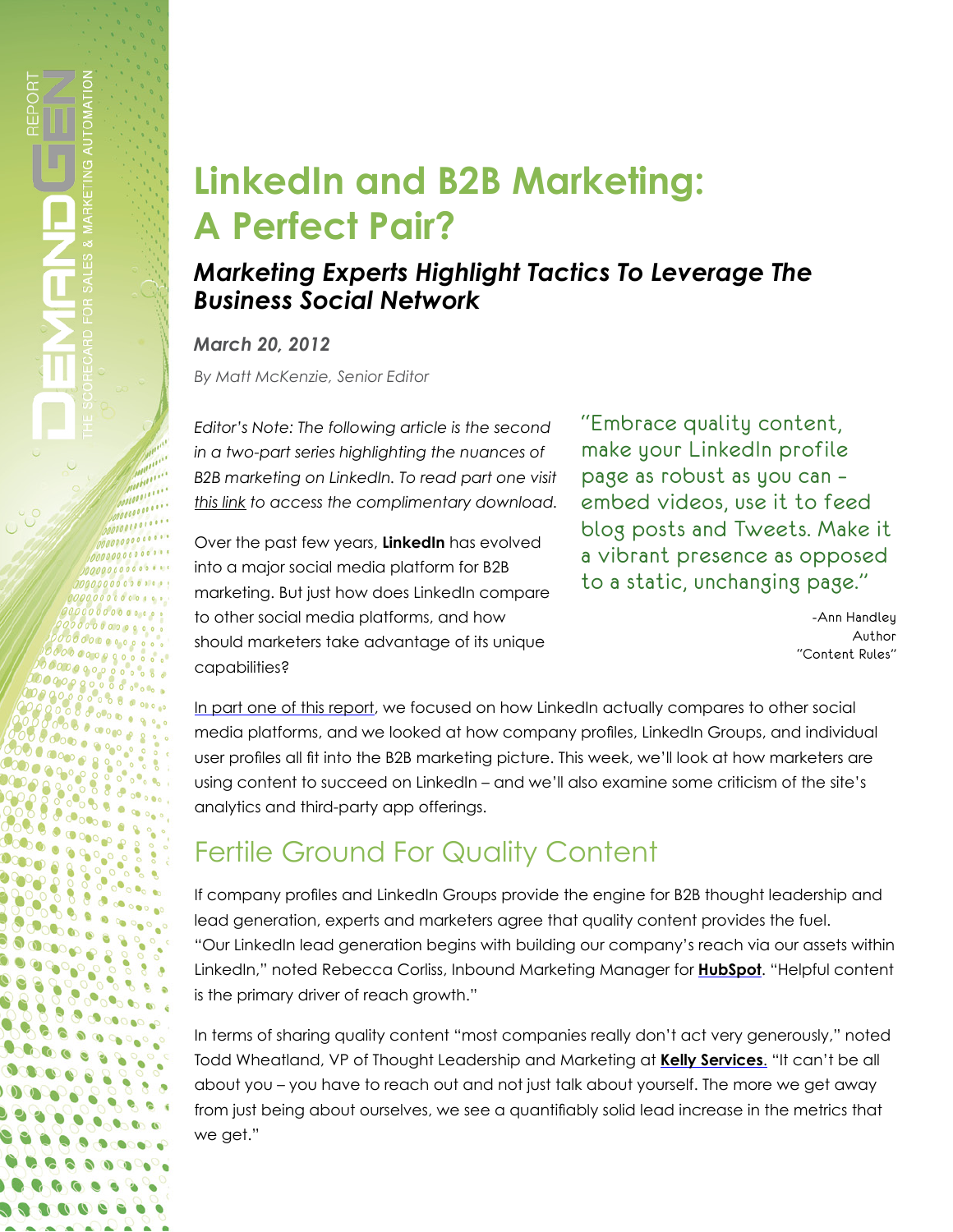*MODELLE*  $00000000000$ 00000000000 0000000000000

00000

Ann Handley, Chief Content Officer of **[MarketingProfs](http://www.marketingprofs.com/)** and author of the Book "Content Rules," also emphasized the importance of using LinkedIn as a platform for sharing content. "A lot of companies basically just spam the LinkedIn boards and answer questions by shilling their own stuff," she said. "Embrace quality content, make your profile page as robust as you can – embed videos, use it to feed blog posts and Tweets, make it a vibrant presence as opposed to a static, unchanging page."

#### Measurement and Metrics: LinkedIn's Achilles Heel?

"A lot of companies basically just spam the LinkedIn boards and answer questions by shilling their own stuff. Embrace quality content, make your profile page as robust as you can – embed videos, use it to feed blog posts and Tweets, make it a vibrant presence as opposed to a static, unchanging page."

While LinkedIn now offers many anecdotal examples of its lead-generation capabilities, B2B marketers are far more interested in quantifiable results. According

- Viveka von Rosen Founder LinkedIntoBusiness.com

to Corliss, for example, HubSpot now generates over 1,500 leads per month via LinkedIn. "As our LinkedIn assets grow, we share links to our most helpful content, which drives traffic to HubSpot.com," she said. "Of that traffic, the most qualified converts into leads."

According to Wheatland, Kelly Services looks first at basic measures of LinkedIn activity, such as new group members and new connections, as a first-line method to assess its progress. Then, he said, Kelly tracks and measures the response on LinkedIn to company-hosted content assets, such as presentations or white papers, that generate actual leads to the company's web site.

"What we're trying to do is build traffic back to our website where we can capture a lead by offering a download of a full report that we excerpt on LinkedIn, or something similar," Wheatland explained.

While referrals and leads are vital metrics, Handley advised B2B marketers not to lose sight of other important metrics. "You always want to look at the leads you're driving, but also look at how your message is being amplified across the network."

When a company wants to look beyond lead-generation metrics on LinkedIn, it often faces another problem: a relative dearth of analytics tools. In fact, this may be the single most common issue experts cite as a barrier to effective B2B marketing on LinkedIn.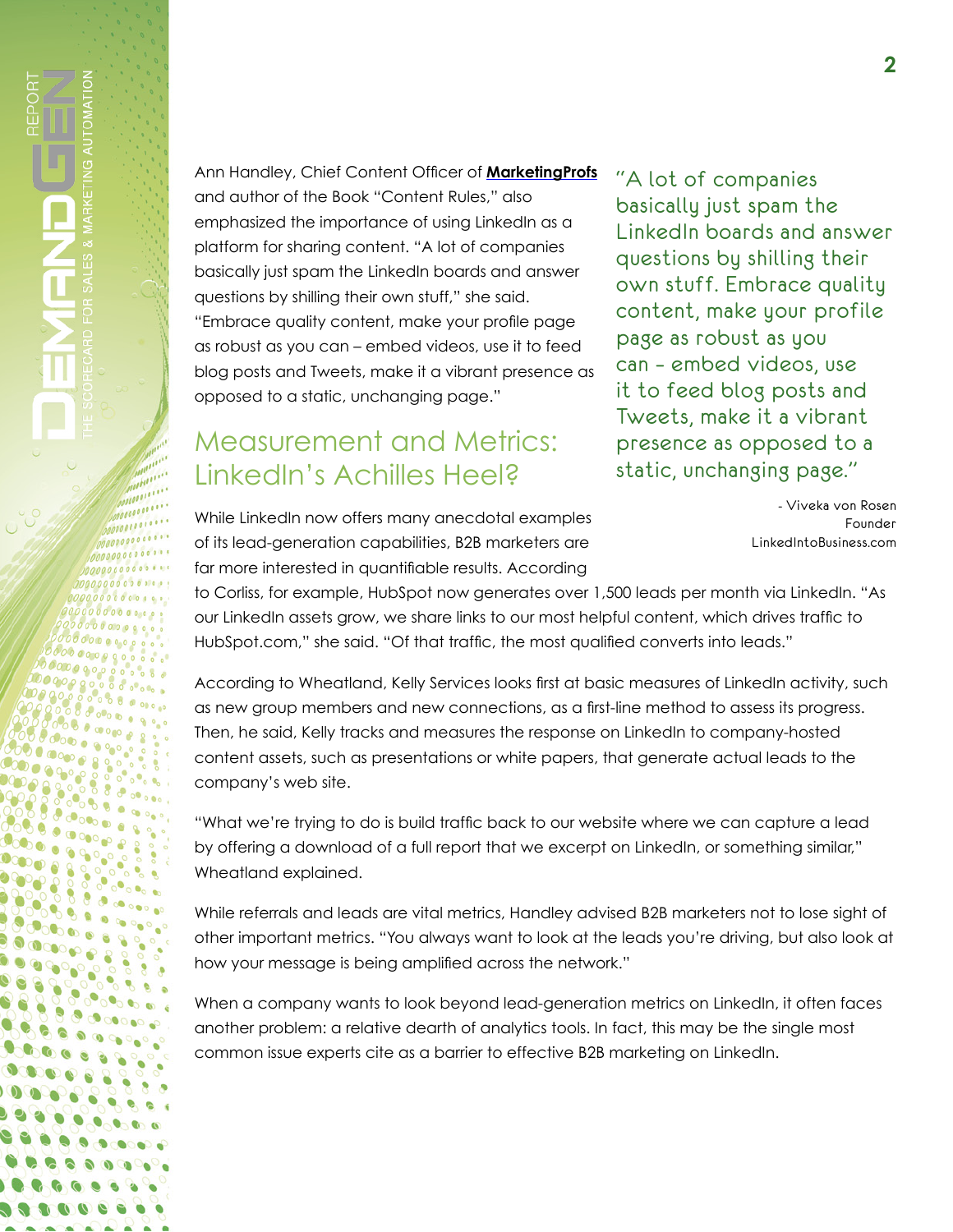$0.66$ 

"There are some metrics you can measure, but it's still mostly soft ROI," noted **[LinkedIntoBusiness.com](http://www.linkedintobusiness.com)** founder Viveka von Rosen. "What LinkedIn really needs is something like Facebook Insights. They' aren't nearly as sophisticated today as Facebook, which I find somewhat interesting."

She added that one explanation for the lack of analytics tools could be LinkedIn's own corporate culture. "LinkedIn is very conservative, their API process is very conservative, there are very few apps cleared to work with it. I do see more coming, though – there's a huge demand for social CRM for LinkedIn." "There's a bit of magic that happens when you really curate and stimulate conversations on LinkedIn. You can visibly lead the discussion, allow people to post freely, but monitor and moderate carefully to keep it appropriate."

-Todd Wheatland, VP of Thought Leadership and Marketing Kelly Services

"It would be good to have access to greater reporting, as well as deeper analytics around who is engaging/sharing content," agreed Wheatland. "Companies are definitely willing to pay for this." He did praise LinkedIn for its tight integration with Slideshare – which he described as Kelly's other primary platform for B2B social media marketing.

## The Value Of Hands-On Content Curation

While B2B marketers clamor for more advanced analytics capabilities on LinkedIn, some experts warn against relying too heavily upon technologies that integrate and automate a company's LinkedIn activity.

On one hand, said von Rosen, Salesforce.com now offers the ability to pull LinkedIn contact information into the salesforce platform, giving sales reps the ability to set up meetings, schedule replies to communications, and perform other basic tasks. And according to Collins, HubSpot's software will "soon allow you to publish and schedule content to LinkedIn via the software itself." These are important first steps, especially for large B2B marketing organizations with complex requirements and multiple social media initiatives to manage.

On the other hand, LinkedIn users like Wheatland caution against relying too heavily upon automation to manage a company's presence. "We still default to direct management of LinkedIn rather than using scheduled posting tools or third-party platforms," he said. "We're not just posting into groups – we manage groups. We really need to manage the integrity of what goes on there, and to do that right you've got to be on LinkedIn doing those things."

"There's a bit of magic that happens when you really curate and stimulate conversations" on LinkedIn, Wheatland added. "You can visibly lead the discussion, allow people to post freely, but monitor and moderate carefully to keep it appropriate."